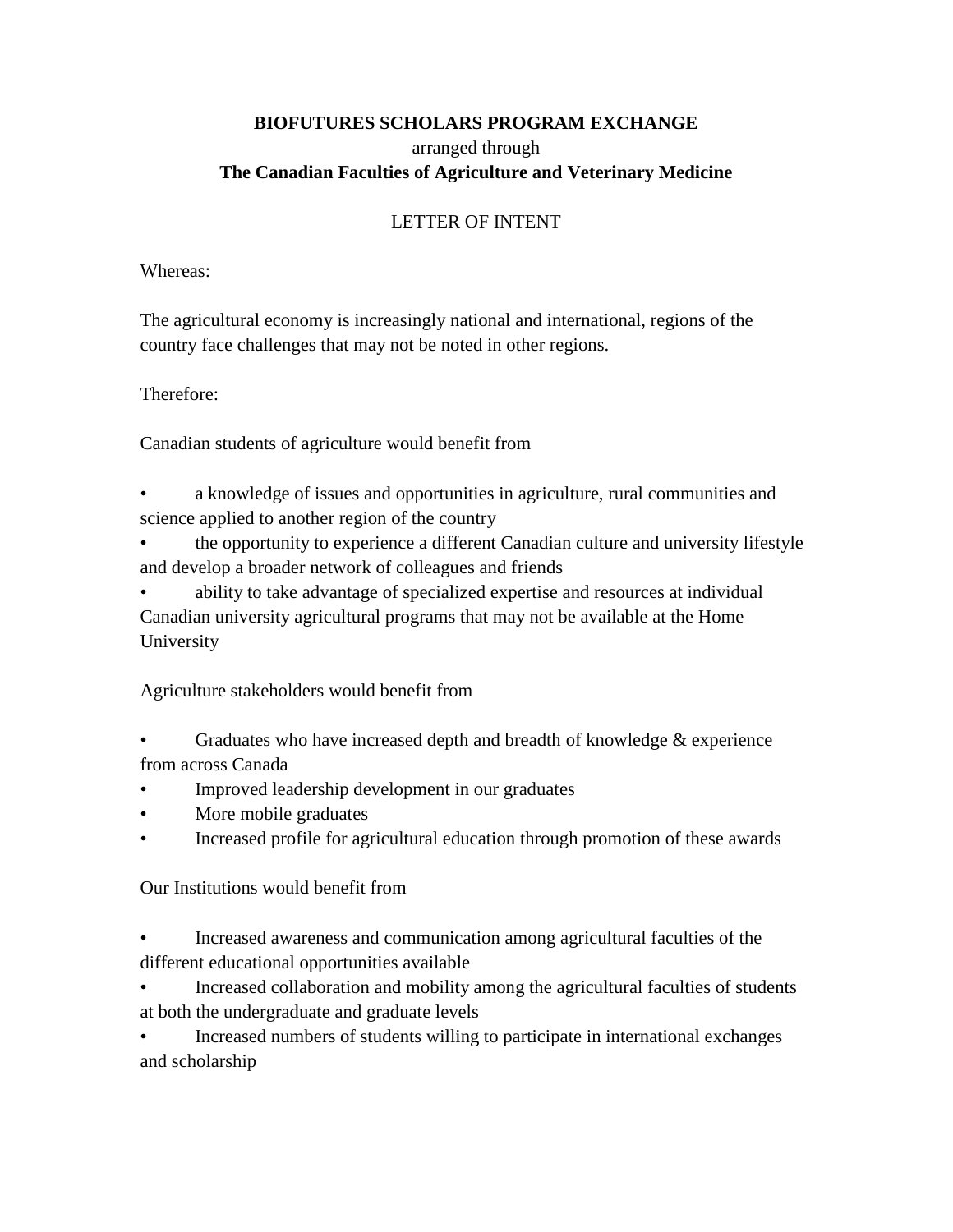Therefore:

The Deans of the Canadian Faculties of Agriculture recognized that we can offer a special educational opportunity by facilitating exchange of students among our Institutions, and agreed at the April 2007 meeting of CFAVM to initiate a new exchange program that allows students to "experience being Canadian in another province".

The parties agree on the following terms:

### 1. Definitions

In this Agreement:

**Exchange** shall mean reciprocal exchange of students between all the institutions; Student shall mean undergraduate students only, unless otherwise specified; **Home University** shall mean the institution in which the student is enrolled as a candidate for a degree;

**Host University** shall mean the institution, which has agreed to receive the exchange students from the Home University.

**Institutions** means those Universities who, through their respective Deans, are signatories to this Agreement.

2. The exchange period will be one academic semester. To be eligible, students must be in good standing in their Home University.

3. The Institutions agree to accept undergraduate degree level courses as equivalent to ensure transferability of credits. Courses taken at the Host University that do not transfer for direct course credit equivalency at the Home University may be assigned elective credit. Students should consult with their home institution prior to embarking on the transfer to ensure that the courses taken at the host institution are appropriate for their program.

4. Each Institution will appoint a Biofutures Exchange Coordinator, who will be responsible for administering the program, facilitating contact between exchange and home Students, and providing information to other Biofutures Exchange Coordinators on specific institutional procedures, and liaising with the CFAVM as requested. The name and contact information of this individual will be updated annually.

5. Each Instutution will have a target of six students per year, according to competition guidelines set by the individual Institution. The process is to be clear and transparent, and communicated to the other Institutions. Students must be enrolled in an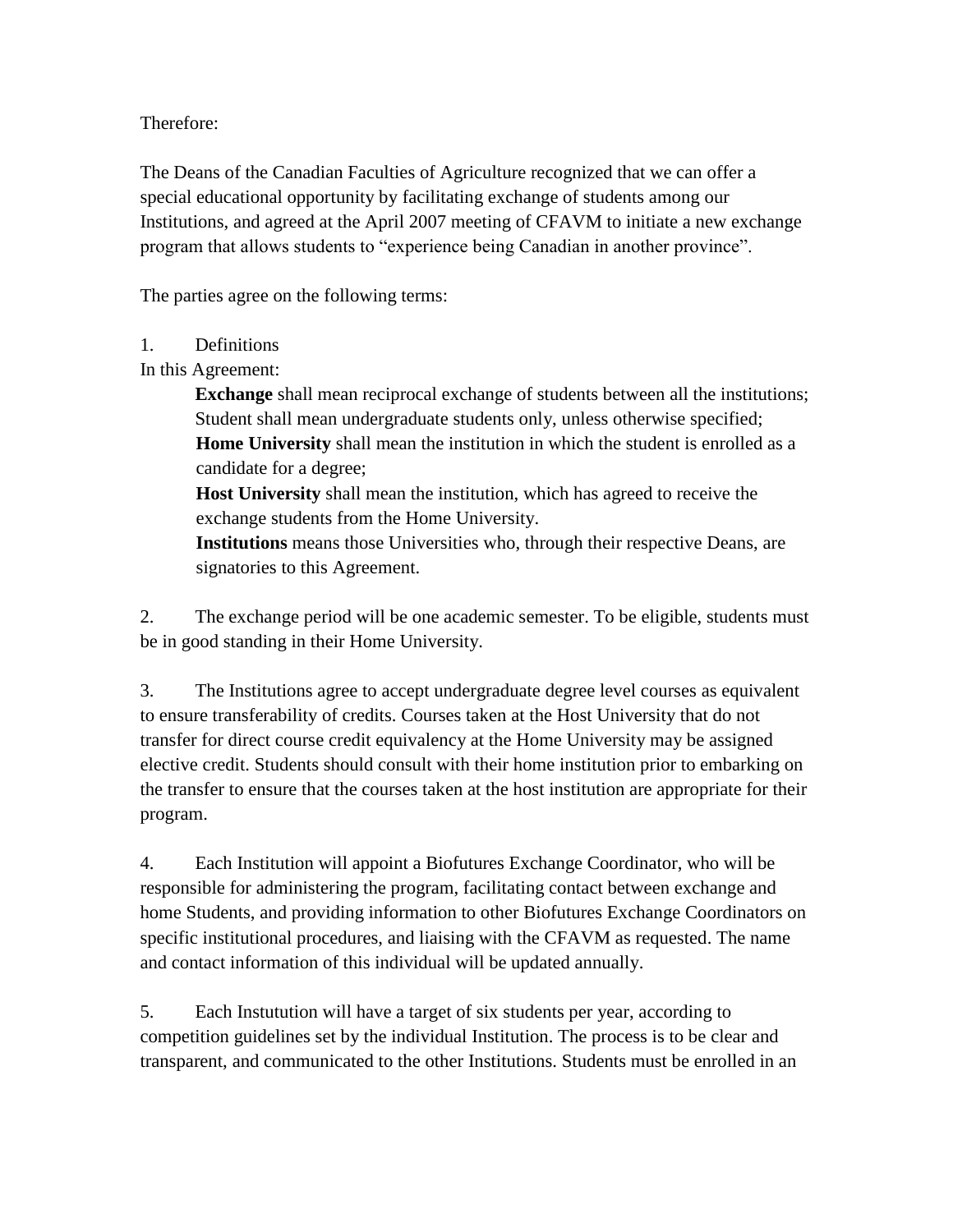undergraduate degree program within a CFAVM faculty, and apply in their second or third year for an Exchange during the following academic year.

6. Over the term of this Agreement it is expected that a balanced number of Students would attend each Institution. The Deans will review numbers annually and may modify guidelines to ensure equal representation.

7. The Student will have access to the same services as would be normally provided to students at the Host University, such as athletic facilities, library, campus health services, and information technology services.

8. Tuition and ancillary fees will be paid at the Home University. The Student is required to pay student service and related fees at the Host University, according to their standard policies for exchange students. Students are responsible for ensuring that they have appropriate health insurance at the Host University.

9. It is understood that the Host University:

- a. May set specific requirements for Students it hosts:
- b. May reject a student nominated by the Home University, for any reason.

10. The Host University will exempt exchange students from tuition and application fees.

11. The Host University will assist in finding accommodation for Students.

12. The Student is responsible for all costs of living while on the Exchange.

13. The Host University is responsible for clearly communicating additional costs and level of support provided to Students to the other Institutions at least six months in advance of each semester of the Exchange, and to each Student accepted.

14. The Student is responsible for all travel and accommodation costs. However, the Home University may provide funding, as available, to assist with travel costs for Students participating in the Exchange semester.

15. The Host University will endeavour to meet the Student at the nearest airport or other travel point, on request, and will provide appropriate orientation to the Host University and community. The Student will be assisted with integration into on-going Host University activities throughout the Exchange semester.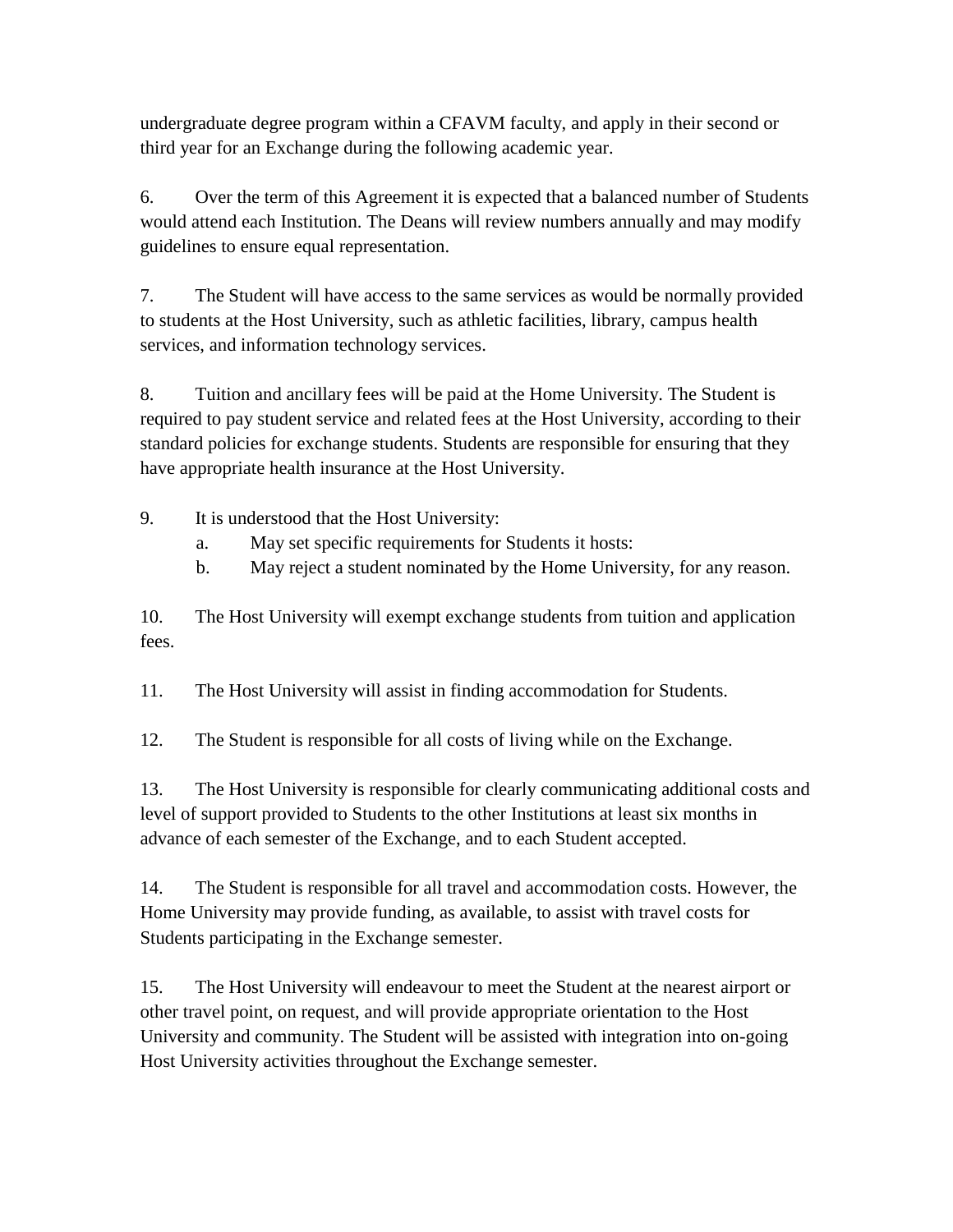16. On successful completion of the Exchange semester, the Student will be provided with a certificate developed by the CFAVM which states that the Student has participated in a Biofutures Exchange program, gives a brief description of the program, and is signed as appropriate by the Host University and Home University. Program completion requires successful completion of at least three courses (standard three-credit university equivalent per course) during the Exchange semester.

17. In those instances where the Host University and the Home University use a different language as the mode of instruction, the Student must provide evidence of his/her ability to function in the academic setting in the second language to the Host University. This file is to be provided prior to the beginning of the Exchange semester.

18. The Host University is responsible for sending the academic record of the Student to the Home University in a timely fashion on completion of the Exchange semester. The Home University is responsible for informing the Host University of any issues affecting student registration, including non-payment of tuition fees. All students participating in the Exchange must first consent to this transfer of the academic record.

19. The Host University will provide an academic advisor, ideally in the program of interest, for each Student accepted to the Exchange program to ensure appropriate courses are selected.

20. Each Student is expected to adhere to the academic and non-academic standards of the Host University. Such standards will be clearly communicated to the Student at the initial orientation. Students in violation of standards will be dealt with in the same fashion as students at the Host University. Any disciplinary action taken at the Host University will be communicated to the Home University.

21. The Deans of the agricultural faculties will work together to develop an appropriate website link for the program. The website will profile the scholarship, and describe the unique features of each Institution and agricultural community.

22. Each Institution will provide information on the Biofutures program on their website, and suitably publicize the program and students. Each Institution will provide information on the progress of current and post-exchange Students to assist with future promotion.

DURATION AND SCOPE: